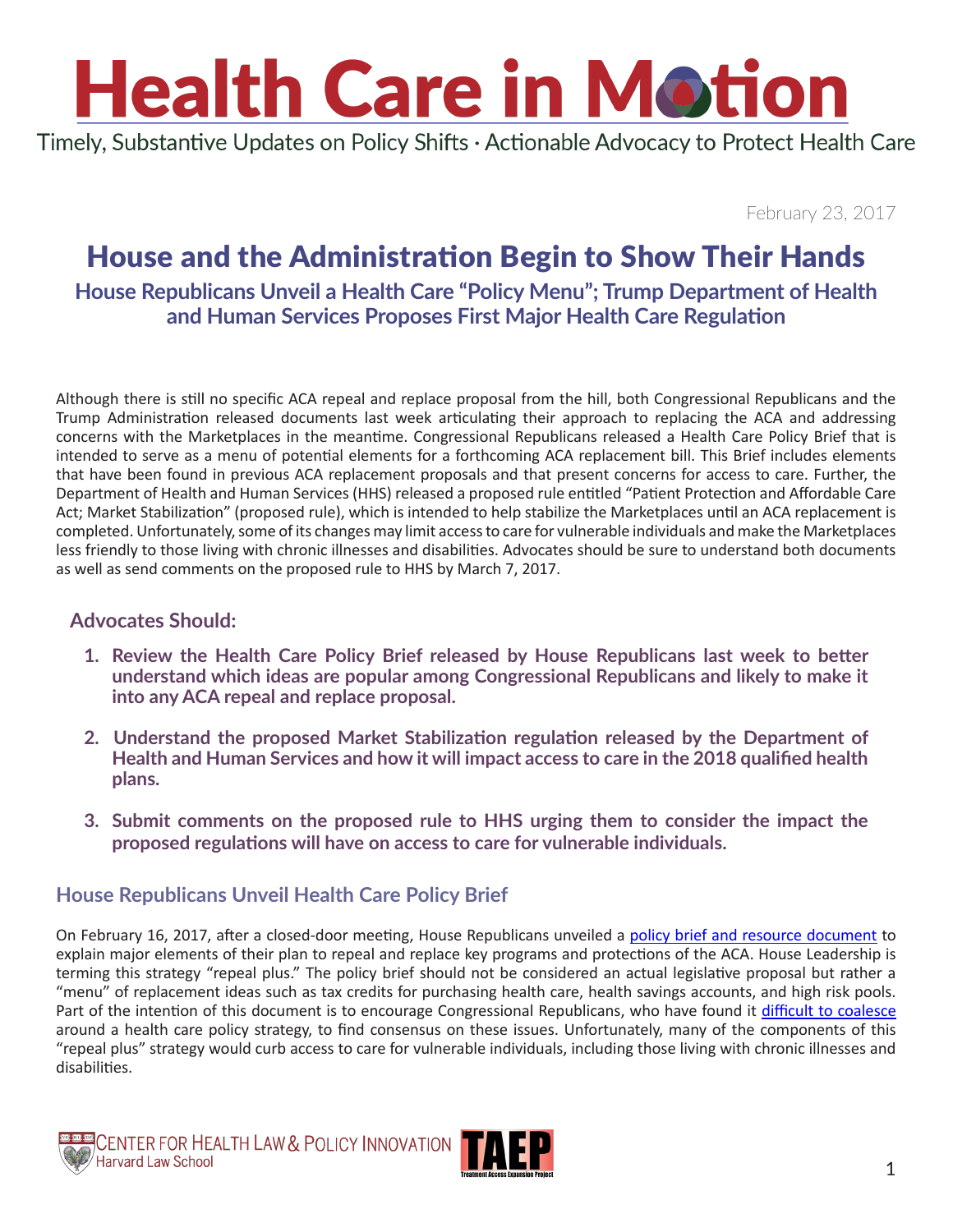Among the ideas proposed in the policy brief are:

- **Moving Subsidies to Reflect Age and Not Income.** Although the plan is short on specifics, it would replace the ACA's current tax subsidies for purchasing insurance on the exchanges with tax credits. Limited detail is provided regarding these tax credits except that they would be refundable (similar to the current subsidies) and would be age-rated. These tax credits, however, would not scale to reflect an individual's income. This means that lower income individuals will receive the same amount of support as middle or upper class Americans. While this support may be enough to help higher income individuals, it will likely not be enough to provide meaningful access to care for a person who is unable to supplement the tax credit with his or her own income. This is especially alarming for access to care for individuals living with chronic illnesses and disabilities because [lower income Americans](http://www.npr.org/sections/health-shots/2015/07/23/424990474/why-disability-and-poverty-still-go-hand-in-hand-25-years-after-landmark-law) tend to be sicker and more likely to be disabled than higher income individuals.
- **Encouraging Health Savings Accounts (HSAs).** Republicans have long been proponents of HSAs, especially coupled with high deductible health plans, and the policy brief is no exception. The plan allows for individuals to contribute more to health savings accounts, which are tax free, and to deposit any tax credit funds left over after purchasing a health care plan, to their HSA. HSAs often do not work for lower income individuals, who cannot adequately fund such accounts. They also do not work for individuals with high anticipated health care costs, such as those living with certain chronic illnesses and disabilities, because their medical spending quickly outstrips any savings they can contribute to their HSA. While HSAs can allow higher income individuals with low medical costs to save, they should not be considered a good solution to access to care problems for vulnerable individuals.
- **Sharply Curtailing Federal Support of Medicaid.** The policy brief calls for the federal government to limit its financial support of Medicaid. The plan calls for repealing the ACA's Medicaid expansion. Additionally, it calls for the federal government to fund expansion enrollees at the basic Medicaid level, rather than at the 90% level currently promised by the ACA. This would force states to bear more of the cost of their expansion populations, which may lead states to limit their eligibility for Medicaid or end expansion altogether. The policy brief also gives states the choice of moving their Medicaid program to a block grant or per capita cap funding formula. Block grants would limit federal financial support of Medicaid programs, and likely force states to tighten enrollment requirements or cut benefits. The [Congressional Budget Office](https://www.cbo.gov/sites/default/files/112th-congress-2011-2012/reports/04-05-ryan_letter.pdf) determined that a similar block grant proposal would cut federal Medicaid spending by 35%.

Because the policy brief is so short, advocates interested in understanding these proposals in depth should review Speaker of the House [Paul Ryan's](https://paulryan.house.gov/contact/) ["A Better Way"](https://abetterway.speaker.gov/_assets/pdf/ABetterWay-HealthCare-PolicyPaper.pdf) plan, which covers the same elements in greater depth. Although Congressional Republicans have yet to coalesce around a particular proposal, the policy brief is a good indication of which elements will likely be included in a "repeal and replace" bill. Advocates should make sure they understand the impact these elements, could have on vulnerable individuals.

#### **Administration Proposes First Major Health Care Regulation Intended to Stabilize the 2018 Marketplaces**

On February 15, 2017 the Department of Health and Human Services (HHS) released its first [major health care regulation](https://www.federalregister.gov/documents/2017/02/17/2017-03027/patient-protection-and-affordable-care-act-market-stabilization) under new Secretary Tom Price. The purpose of this proposed rule is to stabilize the individual health insurance Marketplaces until Congress is able to repeal, replace, or repair the ACA. Unfortunately, however, many of the major components of the new regulation may have the opposite effect on the Marketplaces and actually curtail access to care.

The proposed new regulation would implement the following changes in the Marketplaces:

■ **Shortening Open Enrollment for 2018:** The proposed rule moves the end of the 2018 open enrollment period from January 31, 2018 to December 15, 2017. HHS promises that they will "conduct extensive outreach to ensure that all consumers are aware of this change." Advocates should be sure to hold HHS accountable for this promise because



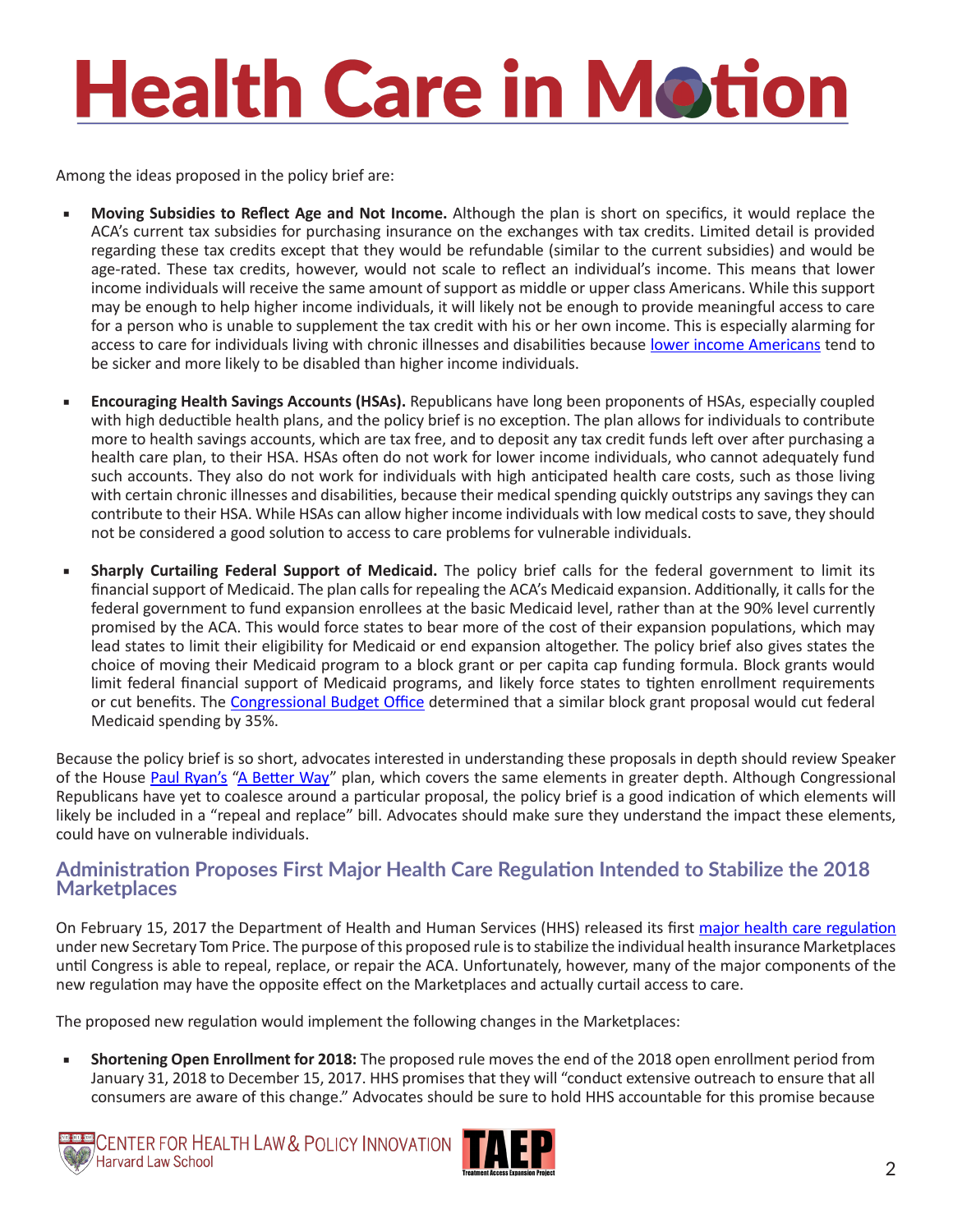otherwise many consumers, who are used to much longer open enrollment periods from the past several years, may find themselves shut out of enrollment for 2018.

- **Tightening Special Enrollment Periods (SEPs):** The ACA provides for SEPs to recognize that major life changes, such as loss of employer based coverage or the birth of a child, necessitate changes in health insurance coverage. Under President Obama, HHS was already working to fine tune SEPs, in response to insurer complaints, such as requiring documentation for certain SEPs and initiating a pilot program requiring verification for other SEPs. The proposed rule further tightens requirements to qualify for an SEP by: 1) requiring pre-enrollment verification of eligibility for all SEP categories as of June 2017 and expanding on the pre-enrollment verification program to cover about 650,000 individuals; 2) limiting the ability of enrollees to upgrade from one metal level (i.e. gold, silver, bronze) to another during a coverage year by using an SEP; 3) limiting eligibility for certain SEPs such as requiring at least one partner to have minimum essential coverage within the last 60 days prior to marriage for both spouses to qualify for a marriage SEP; and 4) limiting the use of the exception circumstances SEP (although more guidance on this issue will be forthcoming). Advocates should make sure that enrollment assisters and consumers are aware of the tightened restrictions around SEPs. Consumers should not assume that because they qualified for an SEP in the past that they will be able to do so in the coming years and should be strongly encouraged to obtain coverage during the open enrollment period whenever possible.
- **Establishing Continuous Coverage Requirements:** The proposed regulation asks for input on establishing continuous coverage requirements, designed to discourage adverse selection. The ACA has generally relied on the individual mandate instead of a continuous coverage requirement to encourage healthy individuals to maintain coverage. This request for input likely reflects the popularity of continuous coverage requirements as an alternative to the individual mandate among the Administration and Congressional Republicans. Unfortunately, continuous coverage requirements disproportionately burden people living with chronic illnesses and disabilities because any lock out period can prevent them from accessing the care they need to manage their often life-long conditions. The proposed rule does not contain a specific continuous coverage proposal, suggesting that HHS is unsure of whether to proceed on this issue. Advocates should be very vocal on this issue, making it clear to the Administration that a requirement that burdens vulnerable individuals rather than spreading the responsibility among all Americans is unacceptable. Now is the best time to intervene to halt the implementation of continuous coverage requirements in the Marketplaces, before a proposal is fully fleshed out.
- **Undermining Guaranteed Availability**: Under the current regulations and the ACA, consumers who fall behind on their premium payments cannot be terminated by insurers until the end of a three month grace period. During the first month of this grace period the insurer will pay claims as normal and in the second two months the insurer will pend claims until the individual catches up on payments. Under the ACA's guaranteed availability provision, insurers must offer coverage to any consumer during open enrollment periods or appropriate special enrollment periods regardless of whether they owe the insurer for last year's coverage so long as they are picking a different plan. This is intended to preserve access to care for many low income individuals who may fall behind on their premium payments. Under the proposed rule, however, an insurer would be able to attribute payments from a reenrolling consumer to last year's debts and refuse to effectuate further coverage until outstanding premiums were paid. This change may prevent individuals from obtaining coverage because their plans will not begin until they can clear their debts from last year's coverage. For those living with conditions that require continuous care and management to control properly, like diabetes or HIV, this change could result in a disruption of care.
- **Relaxing Actuarial Value (AV) Requirements**: The ACA requires that each metal level of qualified health plans achieve a certain AV. AV is the percentage of the total cost of health care expenses of a standard population that are covered by the insurer using premiums rather than by the enrollee using cost sharing and deductibles. A higher AV protects people with high medical spending, such as those living with chronic illnesses and disabilities, by requiring insurers to spread the costs of treatment around their entire enrollment population rather than asking vulnerable individuals to pay large sums out of pocket. The ACA allows some variation in AV among plans of the same metal